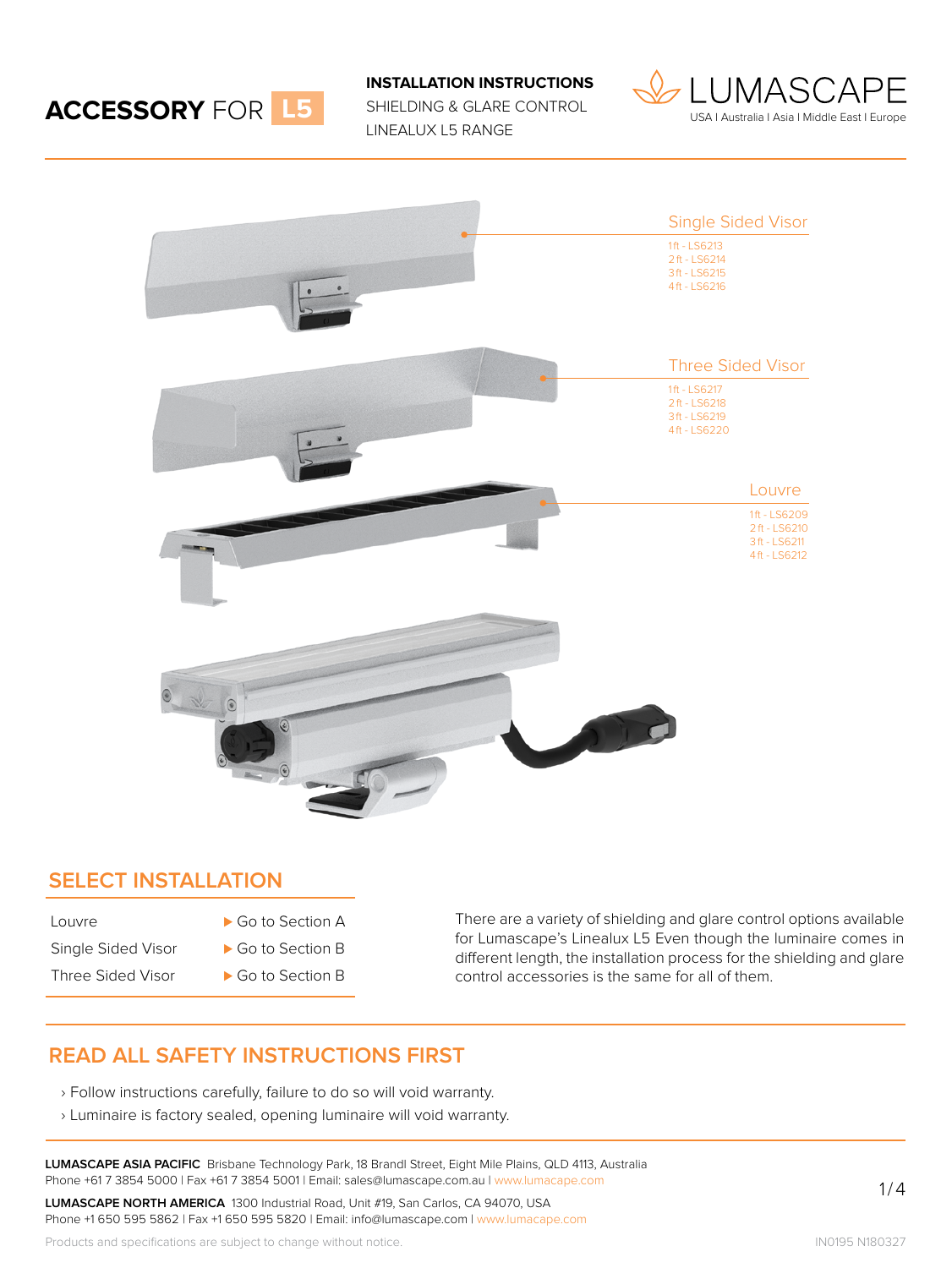# **ACCESSORY** FOR **L5**

**INSTALLATION INSTRUCTIONS**

SHIELDING & GLARE CONTROL LINEALUX L5 RANGE



## **Section A** - Install Louvre

Make sure locking screws are loosened before you begin. Slide the louvre over the luminaire body as shown.



Secure the louvre tightening the locking screws.



**LUMASCAPE ASIA PACIFIC** Brisbane Technology Park, 18 Brandl Street, Eight Mile Plains, QLD 4113, Australia Phone +61 7 3854 5000 | Fax +61 7 3854 5001 | Email: sales@lumascape.com.au | www.lumacape.com

**LUMASCAPE NORTH AMERICA** 1300 Industrial Road, Unit #19, San Carlos, CA 94070, USA Phone +1 650 595 5862 | Fax +1 650 595 5820 | Email: info@lumascape.com | www.lumacape.com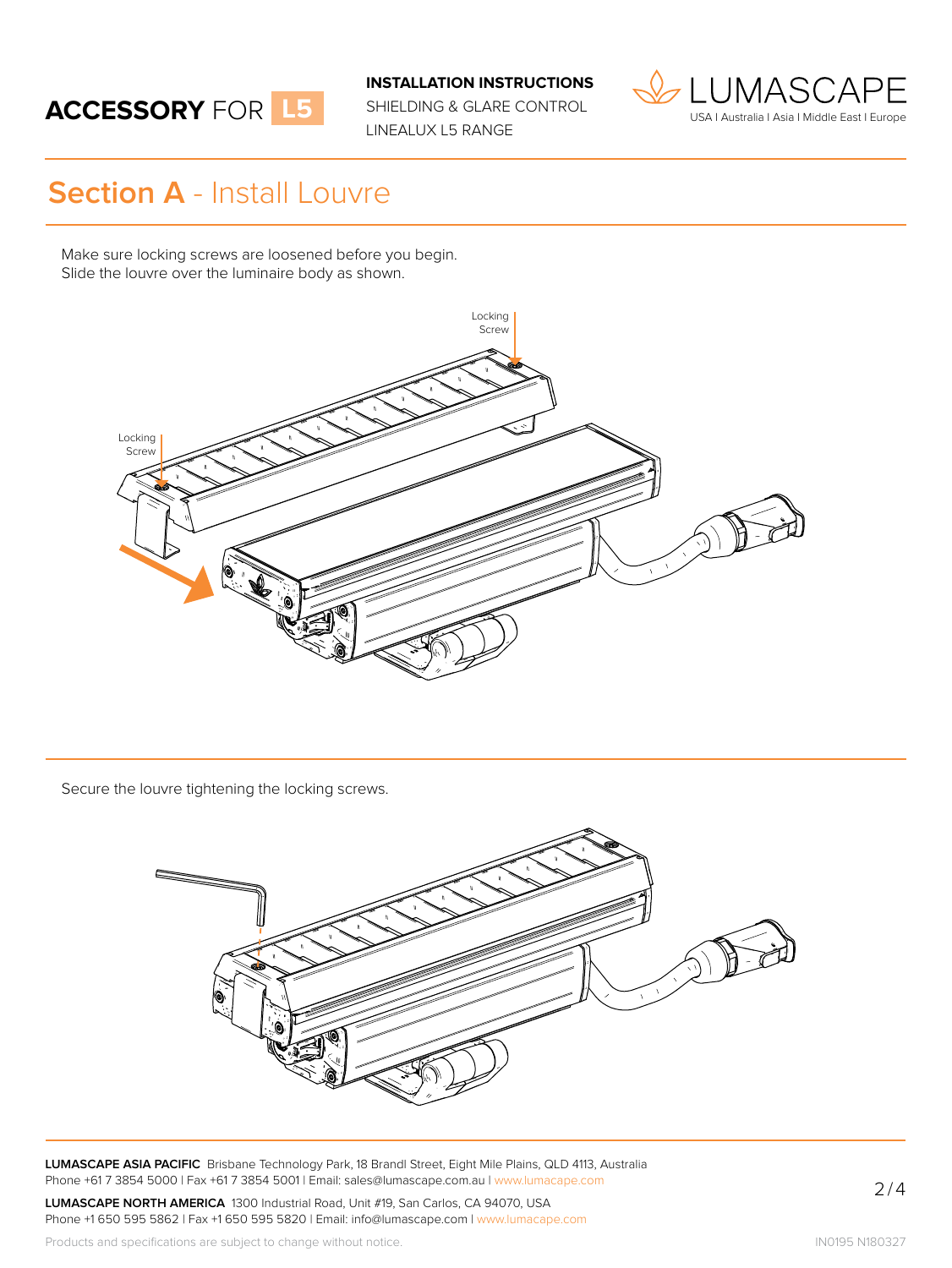

**INSTALLATION INSTRUCTIONS**

SHIELDING & GLARE CONTROL LINEALUX L5 RANGE



## **Section B** - Install Single or Double Sided Visor

Please note that the sine sided visor and the thre sided visor are installed in exactly the same manner.



**LUMASCAPE ASIA PACIFIC** Brisbane Technology Park, 18 Brandl Street, Eight Mile Plains, QLD 4113, Australia Phone +61 7 3854 5000 | Fax +61 7 3854 5001 | Email: sales@lumascape.com.au | www.lumacape.com

**LUMASCAPE NORTH AMERICA** 1300 Industrial Road, Unit #19, San Carlos, CA 94070, USA Phone +1 650 595 5862 | Fax +1 650 595 5820 | Email: info@lumascape.com | www.lumacape.com 3/4